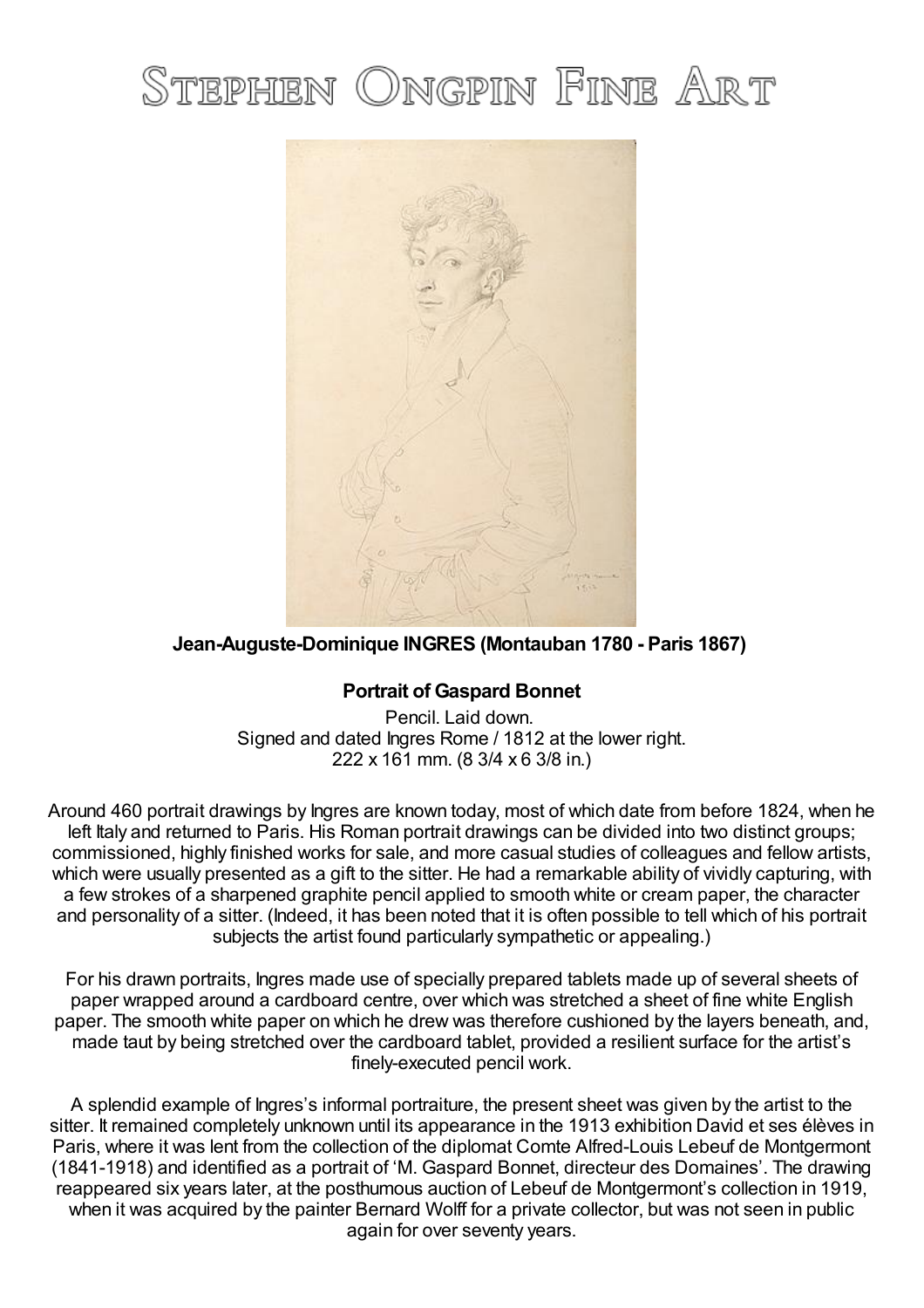In his magisterial catalogue of Ingres' portrait drawings, Hans Naef, who only knew this drawing from the illustration in the 1919 Lebeuf de Montgermont auction catalogue, commented on the spontaneity of execution and the unique physiognomy of the subject. Although of illegitimate birth, Gaspard Bonnet (1779-1854) had a successful career as a civil servant for more than forty years. At the time that Ingres drew this portrait, Bonnet was serving in Rome as a Vérificateur de l'Enregistrement et des Domaines, or inspector for French Imperial buildings. Ingres must have met him at the same time as he produced drawn or painted portraits of other French officials of the Napoleonic Administration de l'Enregistrement et des Domaines in Rome - including Edme-François-Jean Bochet, Charles-Joseph-Laurent Cordier and the Director of the Department, Hippolyte-François Devillers - between 1811 and 1812. Bonnet left Rome in November 1814, following the downfall of Napoleon, and was transferred to a post inGrasse in the south of France. Over then next thirty years he continued to work for the Administration de l'Enregistrement et des Domaines in various cities throughout France, including Lyon, Toulon, Perpignan and, between 1838 and 1843, Ingres' hometown of Montauban. Awarded the Legion d'Honneur in 1844, Bonnet died shortly before his 75th birthday, probably at Nîmes.

Two years after the present sheet was drawn, Gaspard Bonnet may have sat to another French artist in Rome. He is thought to be the subject of a portrait drawing by Michel-Martin Drolling (1786-1851), dated 1814, which is today in a private collection in New York; a suggestion based on the similarities of facial features, hairstyle and dress in both drawings.

### **Provenance:**

The sitter, Gaspard Bonnet By descent to his granddaughter, Mme. Gizolme, née Marguerite Bonnet By descent to her nephew, Henry Emile Louis Vincens Sold by him on 19 January 1908 to Arnold & Tripp, Paris Acquired from them on 29 January 1908 by Comte Alfred-Louis Lebeuf de Montgermont, Paris His anonymous sale, Paris, Galerie Georges Petit, 16-19 June 1919, lot 120 ('Portrait de Gaspard Bonnet. A mi-corps, la main gauche dans la poche du pantalon, la droite passée sous le revers de l'habit, il est représenté le visage de trois-quarts vers la gauche, le nez busqué, les cheveux rebelles. Dessin à la mine de plomb. Signé à droite, en bas: Ingres, Rome, 1812. Haut., 21 cent.; larg., 16 cent.'), sold for 15,000 francs to Bernard Wolff for Michelin Edouard Michelin, Clermont-Ferrand By descent to his daughter, Mme. Jean Callies, née Marguerite Michelin Anonymous sale, Honfleur, 18 July 1993 Galerie Brame et Lorenceau, Paris Jan Krugier and Marie-Anne Poniatowski, Geneva Galerie Jan Krugier, Geneva Acquired from them by a private European collector in 2001.

## **Exhibitions**

Paris, Palais des Beaux-Arts, David et ses élèves, April-June 1913, no.334 ('Portrait de M. Gaspard Bonnet, directeur des Domaines. Dessin à la mine de plomb, signé: Ingres, Rome, 1812. Haut., 21 cent.; larg 15 cent. 1/2. Appartient à M. le Comte de Montgermont.').

#### **Literature:**

Hans Naef, Die Bildniszeichnungen von J.-A.-D. Ingres, Bern, 1977, Vol.I, pp.266-267 and Vol.IV, pp.146-147, no.79; Alexander Dückers, ed., Linie, Licht und Schatten: Meisterzeichnungen und Skulpturen der Sammlung Jan und Marie-Anne Krugier-Poniatowski, exhibition catalogue, Berlin, 1999, illustrated p.407; Philip Rylands, ed., The Timeless Eye: Master Drawings from the Jan and Marie-Anne Krugier-Poniatowski Collection, exhibition catalogue, Venice, 1999, illustrated p.406; New York, W. M. Brady & Co., and London, Thomas Williams Fine Art Ltd., Old Master Drawings, 2000, unpaginated, under no.39, fig.18; Margaret Morgan Grasselli et al., Private Treasures: Four Centuries of European Master Drawings, exhibition catalogue, New York and Washington, 2007, p.188, under no.74 (entry by